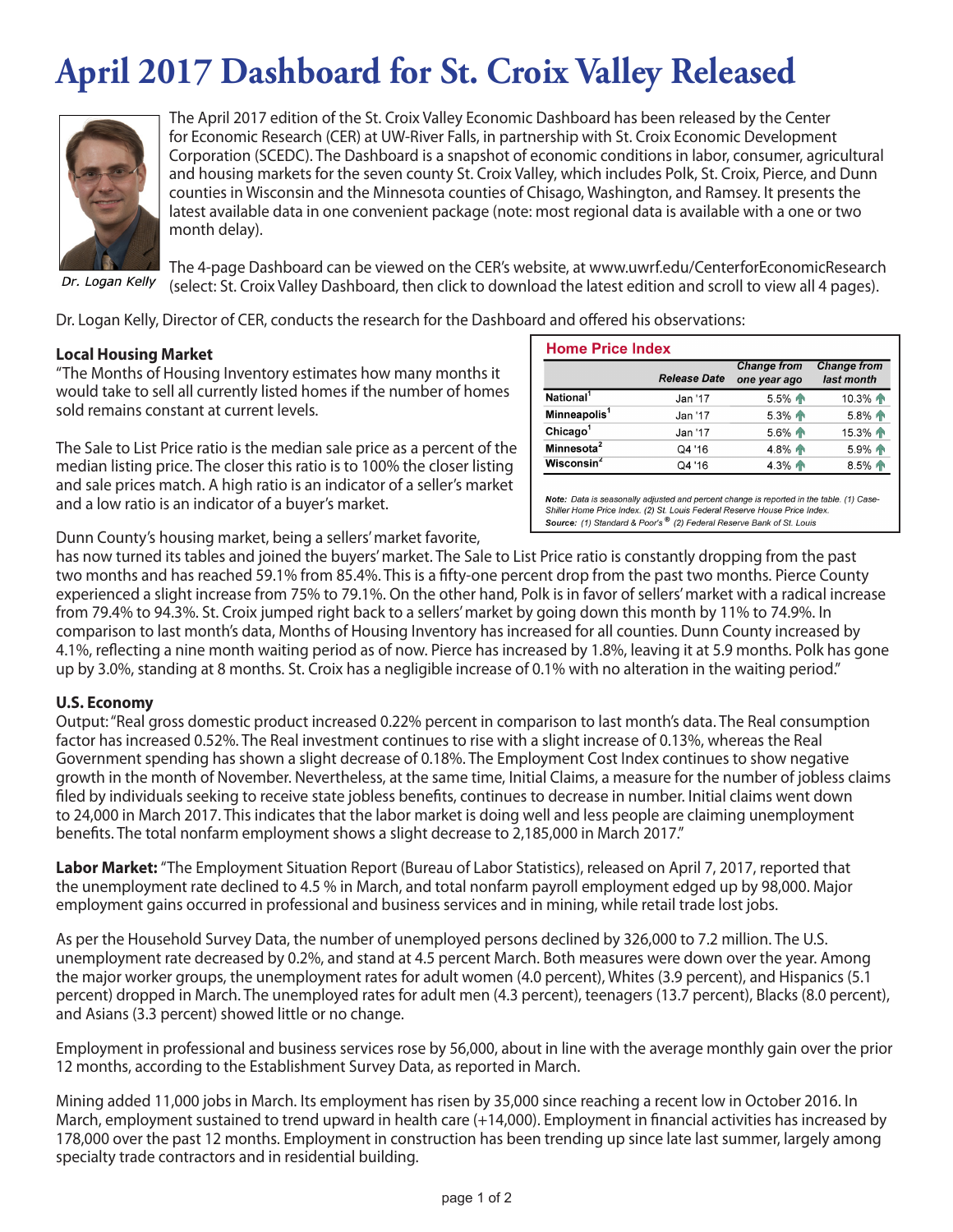Retail trade lost 30,000 jobs in March. Employment in other major industries, including manufacturing, wholesale trade, transportation and warehousing, information, leisure and hospitality, and government, showed little or no change over the month."

**National Inflation and Interest Rates:** "Consumer prices in the United States increased 2.4% year-on-year in March 2017, which is lower than the 2.7 percent reported in February and below market expectations of 2.6%. It is the lowest point over the past three months. The Consumer Price Index (CPI) decreased to 243.75 Index Points in March from 244.46 Index Points in February. The CPI in the United States averaged 108.20 Index Points from 1950 until 2017, reaching an all-time high of 244.46 Index Points in February of 2017 and a record low of 23.51 Index Points in January of 1950 as per data collated by Tradingeconomics.com."

**Employment:** "As per the Bureau of Labor Statistics, Wisconsin's unemployment rate at stands at 3.7% and 4.0% in Minnesota. Wisconsin showed statistically significant employment changes from January 2017 to February 2017, about

11,100 i.e. 0.4 percent. The percentage change in nonfarm employment in Wisconsin stands at 0.1% to 1.0%, and Minnesota, at a slightly higher range of 1.1% to 2.0%."

**Housing Market:** "According to the Wisconsin REALTORS® Association (WRA) analysis of the state housing market, existing home sales slipped in February even as prices continued to grow well above the rate of inflation. Specifically, home sales fell 2.6 percent in February 2017 relative to February 2016, and the median price rose 6.1 percent to \$154,900 over that same period. In contrast, the annual inflation rate stood at 2.5 percent in January, the most recent month available."

|                          | <b>Release Date</b> | <b>Change from</b><br>one year ago | <b>Change from</b><br>last month |
|--------------------------|---------------------|------------------------------------|----------------------------------|
| National <sup>1</sup>    | Jan '17             | 5.5% 个                             | 10.3% 个                          |
| Minneapolis <sup>1</sup> | Jan '17             | 5.3% 个                             | 5.8% 个                           |
| Chicago <sup>1</sup>     | Jan '17             | $5.6\%$ 个                          | 15.3% 个                          |
| Minnesota <sup>2</sup>   | Q4 '16              | 4.8% 个                             | 5.9% 个                           |
| Wisconsin $2$            | Q4 '16              | 4.3% 个                             | 8.5%                             |

Note: Data is seasonally adjusted and percent change is reported in the table. (1) Case-Shiller Home Price Index. (2) St. Louis Federal Reserve House Price Index. Source: (1) Standard & Poor's<sup>®</sup> (2) Federal Reserve Bank of St. Louis

**WRA Summary:** "Needless to say, February is not a month where we see a lot of home sales in Wisconsin, but we would have expected stronger sales given the strength of the economy and relatively low mortgage rates," said Erik Sjowall, WRA board chairperson. The statewide unemployment rate fell to 3.9 percent in January, which puts it at the lowest level since December 2000. Remarkably, housing remains quite affordable, but there is no doubt that affordability is slipping and is likely to fall even further if mortgage rates increase as expected over the next year. The Wisconsin Housing Affordability Index measures the fraction of the median-priced home that a creditworthy borrower with median family income can qualify to buy, given a 20 percent down payment and the remaining balance financed with 30-year fixed-rate mortgage. The index stood at 233 in February, down from 251 in February of last year, which is a 7.2 percent decline in affordability. Mortgage rates dropped to 3.44 percent in July of last year but have moved up nearly three quarters of a percent to 4.17 percent in February. "While inflation was relatively stable over the first half of 2016, it has definitely accelerated since that time," said WRA President & CEO Michael Theo.

**Housing Market in the Twin Cities:** "With inventory and months of supply stressed to keep up with demand, it will be unusual for some weeks. Pending sales are declining every year, especially new listings dropping below the standards set. We can endure to see sales prices forge their way upward and affordability go downward which is expected to be a pleasant spring and summer for sellers. From data provided by Minneapolis Area Association of REALTORS, new listings increased in the Twin Cities region 1.4% to 2,013 whereas pending sales decreased 9.1% to 1,337 and inventory decreased 21.7% to 10,188. For the month of March, the median sales price increased 7.0% to \$237,500 whereas days on the market decreased 14.1% to 73. While Percent of Original List Price Received increased 1.3% to 98.1%, the Months' Supply of Homes for Sale decreased 19.2% to 2.1."

For the April 2017 market summary of the Minneapolis area, click on the link to view a two and half minute video called The Skinny (Source: Minneapolis Area Association of REALTOR®):

## *http://www.mplsrealtor.com/videos/*

#### **About the St. Croix Valley**

The Wisconsin-Minnesota St. Croix Valley is comprised of Polk, St. Croix, Pierce, and Dunn counties in Wisconsin and Chisago, Washington, and Ramsey counties in Minnesota. All seven counties are located at or near the Wisconsin-Minnesota border, along the St. Croix River, a federally-protected water resource. Five of the seven counties (St. Croix, Pierce, Chisago, Washington, and Ramsey) are included in the Minneapolis-St. Paul-Bloomington MN-WI MSA, a 16-county region with a population of slightly more than 3.5 million residents.

For additional information on the St. Croix Valley Economic Dashboard, contact Dr. Logan Kelly at cer@uwrf.edu or (715) 425-4993.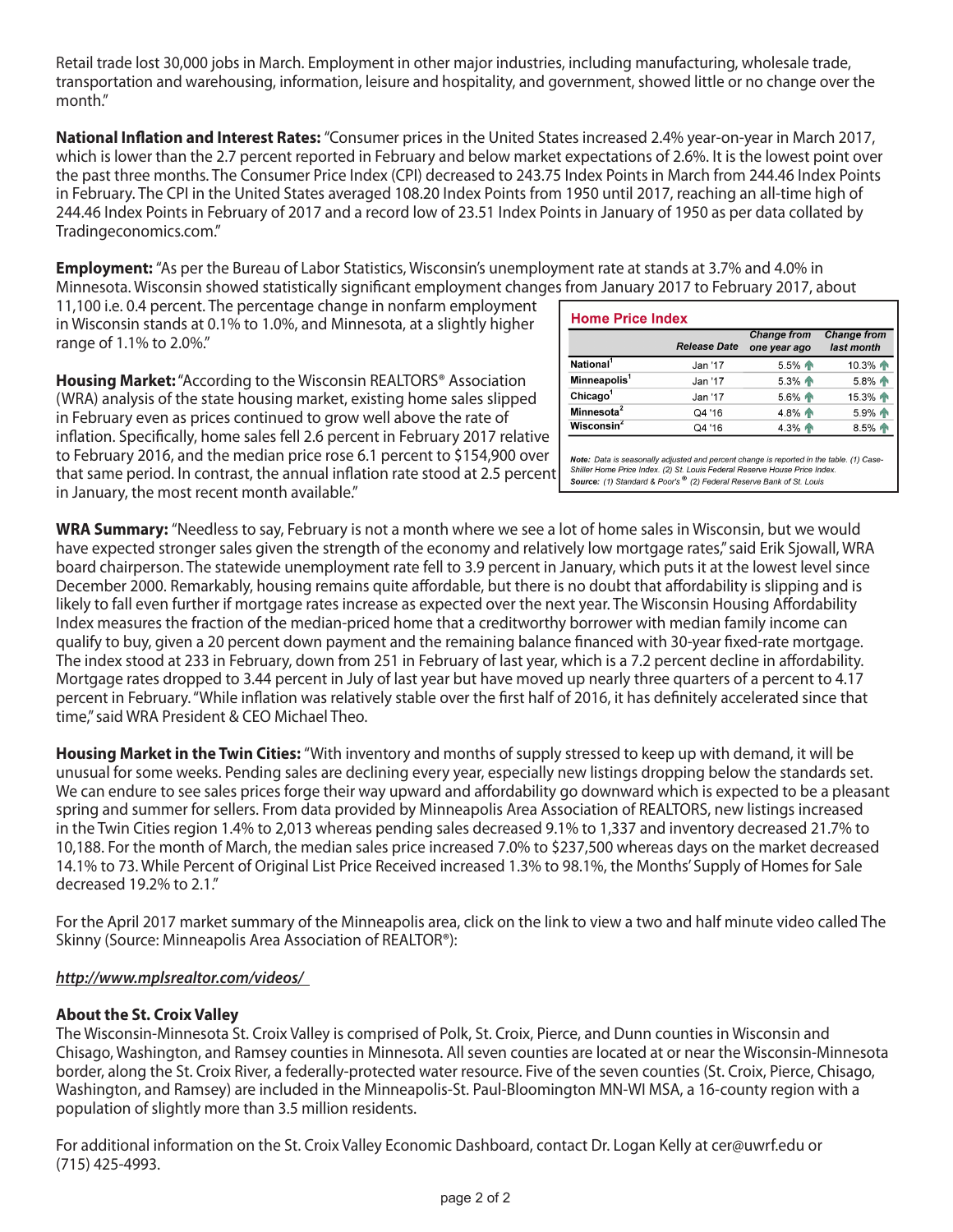## **National Indicators**

|                         |                     |       | <b>Change from</b> |
|-------------------------|---------------------|-------|--------------------|
| <i><b>Indicator</b></i> | <b>Release Date</b> | Rate  | One Year Ago       |
| <b>Unemployment</b>     | Mar '17             | 4.50% | $-0.50$            |
| <b>Inflation</b>        | Mar '17             | 2.38% | $1.50 \, \text{m}$ |
| <b>Real GDP Growth</b>  | Q4 '16              | 2.08% | $-1.88$            |

*Note: Real GDP data is released quarterly. Inflation, Real GDP and Coincident indicator are presented as a seasonally adjusted annual rate. Simple change is reported. Leading Index of economic activity is expressed as a seasonally adjusted semi annual growth rate.*

*Source: (1) U.S. Bureau of Labor Statistics, (2) U.S. Bureau of Economic Analysis, (3) Federal Reserve Bank of Philadelphia*

*Arrows indicate direction of annual change.*

# **Unemployment Rate**

|                  | <b>Feb '17</b> | <b>Change from</b><br>one year ago | <b>Change from</b><br>last month |
|------------------|----------------|------------------------------------|----------------------------------|
| Region*          | 4.4%           | $0.06 \, \text{m}$                 | $0.07 \, \text{m}$               |
| <b>MSAt</b>      | 3.8%           | $0.30 \, \text{m}$                 | $0.10 \, \text{m}$               |
| Wisconsin        | 3.7%           | $-0.50$                            | $-0.20$                          |
| Dunn             | 4.9%           | $-1.20$                            | $0.30 \, \text{m}$               |
| <b>Pierce</b>    | 5.1%           | $-0.70$                            | $0.20 \, \text{m}$               |
| <b>Polk</b>      | 6.2%           | $-1.40$                            | $0.50 \, \text{m}$               |
| <b>St. Croix</b> | 4.6%           | $-0.90$                            | $0.40 \, \text{m}$               |
| <b>Minnesota</b> | 4.0%           | $0.10 \, \text{m}$                 | $0.00 \Rightarrow$               |
| Chisago          | 6.1%           | $0.70 \, \text{m}$                 | $-0.10$                          |
| Ramsey           | 4.1%           | $0.30 \, \text{m}$                 | $0.00 \Rightarrow$               |
| Washington       | 4.0%           | $0.40 \, \text{m}$                 | $0.00 \Rightarrow$               |



*Note: Data for Wisconsin and Minnesota is seasonally adjusted. Other data is not seasonally adjusted and simple change is reported. Source: U.S. Bureau of Labor Statistics*

## **State Level Indicators**

|                             | <b>Release Date</b> | <b>Minnesota</b>   | Wisconsin            |
|-----------------------------|---------------------|--------------------|----------------------|
| <b>Unemployment</b>         | Feb '17             | 4.0%               | $3.7\%$              |
| Employment                  | Feb '17             | 2,921,300<br>ЙN    | 2,950,800<br>ИN      |
| <b>Labor Force</b>          | Feb '17             | 3,012,927<br>ИN    | 3,130,714 $\uparrow$ |
| <b>Coincident Indicator</b> | Feb '17             | 2.72%              | 13.41%               |
| <b>Leading Indicator</b>    | Jan '17.            | 1.24%              | 2.82%                |
| <b>Average Weekly Mfg</b>   |                     |                    |                      |
| <b>Hours</b>                | Feb '17             | $41.3 \, \text{m}$ | $39.4 \Rightarrow$   |

# **Employment Level**

| hange from:<br>last month |                  | <b>Feb '17</b> | <b>Change from</b><br>one year ago | <b>Change from</b><br>last month |
|---------------------------|------------------|----------------|------------------------------------|----------------------------------|
| $0.07 \, \text{m}$        | Region*          | 548,417        | $-0.98\%$                          | $0.81\%$                         |
| $0.10 \, \text{m}$        | <b>MSAt</b>      | 1,979,700      | $1.74\%$                           | $0.24\%$                         |
| $-0.20$                   | <b>Wisconsin</b> | 2,950,800      | $0.96\%$                           | $0.38\%$                         |
| $0.30 \, \text{m}$        | Dunn             | 23,927         | $3.61\%$                           | 3.71%                            |
| $0.20 \, \text{m}$        | <b>Pierce</b>    | 23,712         | $0.77\%$                           | 0.09%                            |
| $0.50 \, \text{m}$        | <b>Polk</b>      | 23,579         | $0.73\%$                           | $-0.23\%$                        |
| $0.40 \, \text{m}$        | St. Croix        | 48.058         | 1.59% AN                           | 0.35%                            |
| $0.00 \Rightarrow$        | <b>Minnesota</b> | 2,921,300      | 1.27% AN                           | 0.13%                            |
| $-0.10$                   | Chisago          | 27.443         | $-2.18\%$                          | $0.57\%$                         |
| $0.00 \Rightarrow$        | Ramsey           | 269,124        | $-1.65\%$                          | $0.83\%$                         |
| $0.00 \Rightarrow$        | Washington       | 132,574        | $-1.68\%$                          | $0.80\%$                         |



*Note: Data for Wisconsin and Minnesota is seasonally adjusted. Other data is not seasonally adjusted and percentage change is reported. Source: U.S. Bureau of Labor Statistics*

*\*Throughout this publication "Region" refers to the seven county Saint Croix Valley except where otherwise noted †Throughout this publication, "MSA" refers to the Minneapolis-St. Paul-Bloomington metro area*



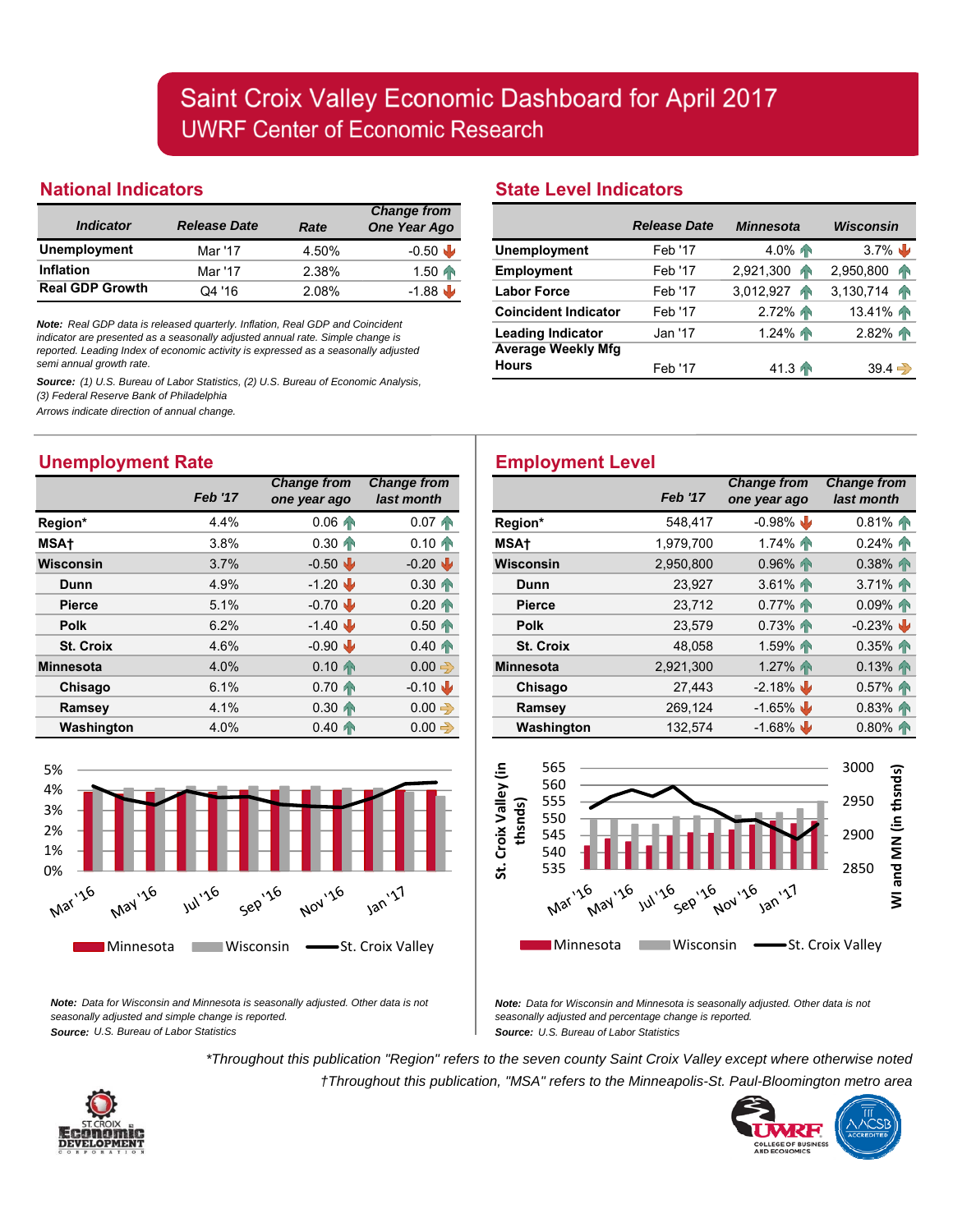#### UWRF Center for Economic Research www.uwrf.edu/cer cer@uwrf.edu

#### **Labor Force**

|                  | <b>Feb '17</b> | <b>Change from</b><br>one year ago | <b>Change from</b><br>last month |
|------------------|----------------|------------------------------------|----------------------------------|
| Region*          | 573,612        | $-0.91\%$                          | 0.89%                            |
| <b>MSAt</b>      | 1,952,465      | $-1.40\%$                          | $0.64\%$                         |
| <b>Wisconsin</b> | 3,130,714      | $0.60\%$                           | $0.33\%$                         |
| Dunn             | 25,160         | $2.34\%$                           | 4.02%                            |
| <b>Pierce</b>    | 24,986         | $0.03\%$                           | $0.30\%$                         |
| <b>Polk</b>      | 25,137         | $-0.77\%$                          | $0.30\%$                         |
| <b>St. Croix</b> | 50,375         | $0.64\%$                           | 0.77%                            |
| <b>Minnesota</b> | 3,012,927      | $0.68\%$                           | 0.19%                            |
| Chisago          | 29,226         | $-1.43\%$                          | 0.47%                            |
| Ramsey           | 280,630        | $-1.34\%$                          | $0.83\%$                         |
| Washington       | 138,098        | $-1.27\%$                          | $0.80\%$                         |

## **Wisconsin Employment by Sector**

|                                                     |                 | <b>Change from</b>    |
|-----------------------------------------------------|-----------------|-----------------------|
| <b>Sector</b>                                       | <b>Feb 2017</b> | <b>Last Month</b>     |
| <b>Total Nonfarm</b>                                | 2,950,800       | $11,100$ T            |
| <b>Mining and Logging</b>                           | 4,000           | 100 Th                |
| Construction                                        | 113,800         | $-800$                |
| <b>Manufacturing</b>                                | 468,700         | $600 \, \text{m}$     |
| <b>Trade, Transportation &amp; Utilities</b>        | 543,600         | $1,800$ $\rightarrow$ |
| <b>Information</b>                                  | 48.300          | 500 T                 |
| <b>Financial Activities</b>                         | 153,300         | $-700$                |
| <b>Professional and Business</b><br><b>Services</b> | 323,300         | $1,500$ T             |
| <b>Education and Health Services</b>                | 449,100         | $-1,500$              |
| <b>Leisure and Hospitality</b>                      | 278,200         | $5,200$ $\sqrt{ }$    |
| <b>Other Services</b>                               | 151,800         | $900 -$               |
| Government                                          | 416,700         | $3,500$ T             |

*Note: All data is seasonally adjusted and percentage change is reported Source : U.S. Bureau of Labor Statistics*

#### **Selected Interest Rates**

|                           |              |       | <b>Change from</b> |
|---------------------------|--------------|-------|--------------------|
| <b>Interest Rate</b>      | Release date | Level | one year ago       |
| <b>Bank Prime Rate</b>    | Mar '17      | 3.88% | $0.38 \, \text{m}$ |
| <b>30-Year Fixed Rate</b> |              |       |                    |
| <b>Mortgages</b>          | Apr '17      | 4.08% | $-0.01$            |
| <b>Average Rate for</b>   |              |       |                    |
| <b>SBA Backed Loans</b>   | Q1 '17       | 5.42% | $3.61 \, \text{m}$ |
|                           |              |       |                    |

*Source: Federal Reserve Board of Governor.*



*Note: Data for Wisconsin and Minnesota is seasonally adjusted. Other data is not seasonally adjusted and percentage change is reported. Source: U.S. Bureau of Labor Statistics*

## **Minnesota Employment by Sector**

| <b>Sector</b>                                       | <b>Feb 2017</b> | <b>Change from</b><br><b>Last Month</b> |
|-----------------------------------------------------|-----------------|-----------------------------------------|
| <b>Total Nonfarm</b>                                | 2,921,300       | $3,800$ $\wedge$                        |
| <b>Mining and Logging</b>                           | 6,600           | $100 \, \text{m}$                       |
| <b>Construction</b>                                 | 122,100         | $4,500$ $\bullet$                       |
| <b>Manufacturing</b>                                | 318,100         | $1,100$ $\bullet$                       |
| <b>Trade, Transportation &amp; Utilities</b>        | 540,300         | 5,700 PM                                |
| Information                                         | 49,700          | $-700$                                  |
| <b>Financial Activities</b>                         | 177,100         | $-200$                                  |
| <b>Professional and Business</b><br><b>Services</b> | 368,800         | $-3,100$                                |
| <b>Education and Health Services</b>                | 534,300         | $800 \, \text{m}$                       |
| <b>Leisure and Hospitality</b>                      | 261,800         | $-2,800$                                |
| <b>Other Services</b>                               | 117,900         | $800 \, \text{m}$                       |
| Government                                          | 424,600         | $-2,400$ $\vee$                         |
|                                                     |                 |                                         |

*Note: All data is seasonally adjusted and percentage change is reported Source : U.S. Bureau of Labor Statistics*



 $-Mar '17$   $-$  Feb '17  $-Mar '16$ 

*\*Throughout this publication "Region" refers to the seven county Saint Croix Valley except where otherwise noted †Throughout this publication, "MSA" refers to the Minneapolis-St. Paul-Bloomington metro area*



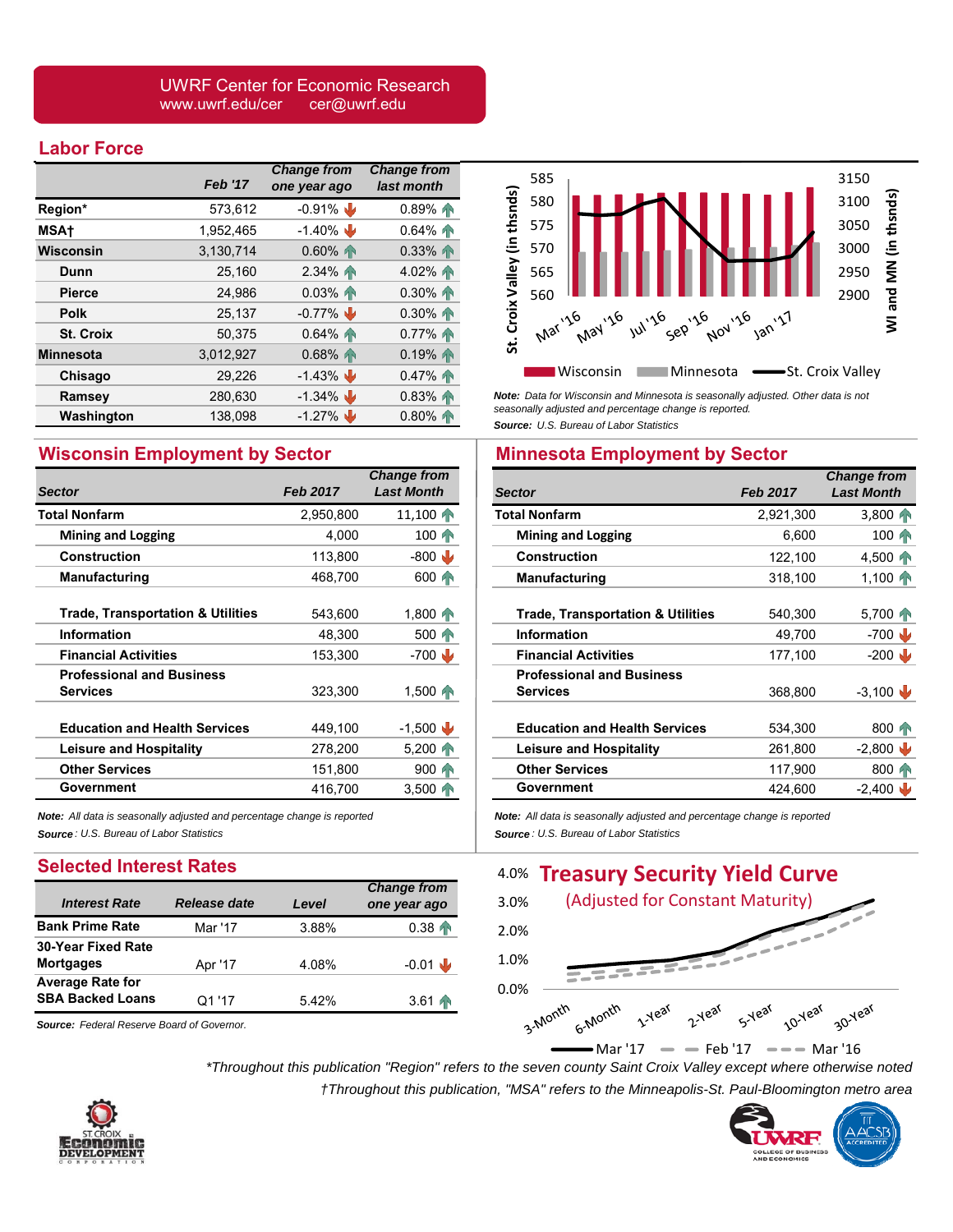#### UWRF Center for Economic Research www.uwrf.edu/cer cer@uwrf.edu

## **Agricultural Commodity Prices**

|                       |                | <b>Change from</b>            | <b>Change from</b> |
|-----------------------|----------------|-------------------------------|--------------------|
|                       | <b>Feb '17</b> | <b>Last Month</b>             | One Year Ago       |
| $\mathrm{Corn}^1$     |                |                               |                    |
| Minnesota             | \$3.25         | $1.2\%$ 1                     | $-1.8\%$           |
| Wisconsin             | \$3.36         | $2.7\%$                       | $-2.4\%$           |
| Soybeans <sup>2</sup> |                |                               |                    |
| <b>Minnesota</b>      | \$9.54         | $1.7%$ 1                      | $16.1\%$ T         |
| Wisconsin             | \$9.85         | $2.1\%$                       | $14.2\%$           |
| Alfalfa <sup>3</sup>  |                |                               |                    |
| Minnesota             | \$77.00        | $-8.7\%$                      | $-15.6\%$          |
| Wisconsin             | \$92.00        | 11.5%                         | 10.3%              |
| $M$ ilk <sup>4</sup>  |                |                               |                    |
| <b>Minnesota</b>      | \$18.70        | $-2.1\%$                      | 15.0%              |
| Wisconsin             | \$19.00        | $-1.6\%$                      | $16.6\%$           |
| Milk Cow <sup>5</sup> |                | Avg. Price as of First of Qtr |                    |
| Minnesota             | Q1 '17         | \$1,490.00                    | $-14.9\%$          |
| Wisconsin             | Q1 '17         | \$1,730.00                    | $-9.9\%$           |

*Note: (1) Wholesale price received per bushel of corn. (2) Wholesale price received per bushel of soybeans. (3) Price received per ton. (4) Wholesale price received per hudredweight of milk. (5) Price received per head.* 

*Source: USDA,National Agricultural Statistics Service*

### **Wisconsin Milk**







## **Corn Price per Bushel**





# **Soybean Price per Bushel**



**Alfalfa Price per Ton**



# **Milk Cow Price per Head**



*\*Throughout this publication "Region" refers to the seven county Saint Croix Valley except where otherwise noted †Throughout this publication, "MSA" refers to the Minneapolis-St. Paul-Bloomington metro area*

**Millions of Lbs.**